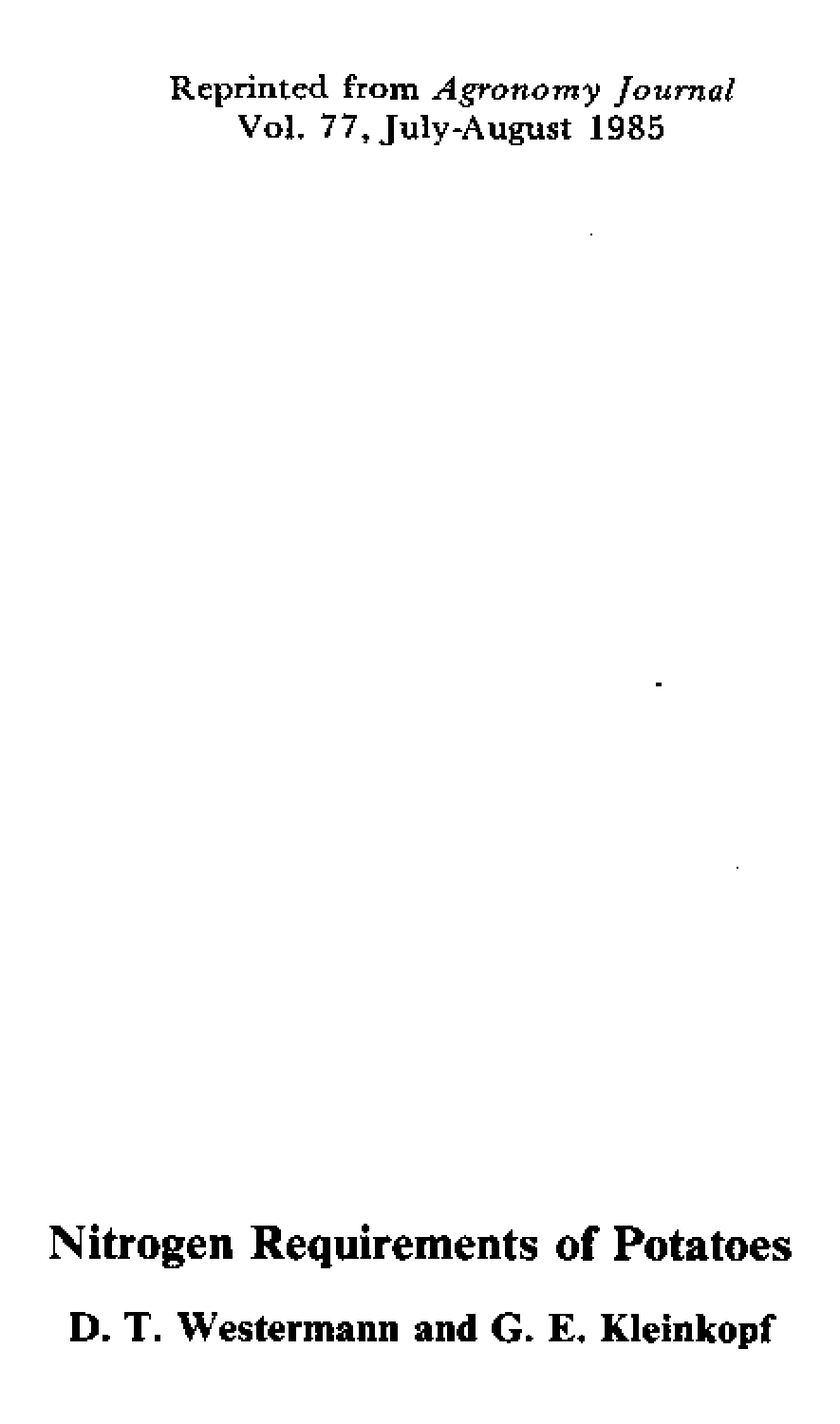# **Nitrogen Requirements of Potatoes'**

**D. T. Westermann and** G. E. Kleinkopf2

# **ABSTRACT**

Nitrogen fertilizer applications, for maximum fertilizer efficiencies and crop yields, should be based on the N required by the crop during its various growth stages. The objectives of this paper were to identify the N requirements of the potato plant *(Solarium tuberosurn* **L.) dur**ing growth and to evaluate selected soil and plant tissue tests as indicators of the plant's N status. Growth analysis data and soil and petiole NO,-N concentrations were obtained at predetermined time intervals from N fertilization treatments in replicated field studies on a coarse-silty mixed, mesic Durixerollic Calciorthrid soil. Maximum early tuber growth occurred when leaf area index was between 2.5 and 3.2 and the tops contained between 79 and 100 kg N ha-' at the start of linear tuber growth. A preplant N fertilizer application between 67 and 134 kg ha<sup>-1</sup> gave these characteristics under the experimental conditions. The maximum dry matter production rate per day (approx. 250 kg ha-') occurred when there was between 80 and  $140 \text{ kg}$  N ha<sup>-1</sup> in the plant tops and roots. An average tuber growth rate of 0.75 Mg ha<sup>-1</sup> day<sup>-1</sup> required a N uptake rate of 3.7  $\bar{k}g$  ha<sup>-1</sup> day<sup>-1</sup> to prevent the loss of N and dry matter from the tops and roots. Sufficient N was available for this rate when the soil  $NO<sub>x</sub>$ N concentration was  $> 7.5$  mg kg<sup>-1</sup> (0.46-m soil depth), corresponding to 15 000 mg  $kq^{-1}$  NO<sub>x</sub>-N in the fourth petiole. Soil and petiole  $NO<sub>1</sub>$ -N concentrations may be used to adjust the N fertilization rates during the growing season. This practice has the potential of increasing the overall N fertilizer use efficiency and final tuber yields within the climatic, disease, and variety limitations.

*Additional index words: Solarium tuberosnon* **L.** Uptake rate, Growth rate.

**NUTRIENT contents and assimilation by plants are the results of total plant growth rates and nutrient availabilities**  $(2, 11, 18, 22)$ **. Belatively high pre**the results of total plant growth rates and nutrient availabilities (2, 11, 18, 22). Relatively high preplant N applications can delay potato *(Solanum tuberosum* L.) tuber growth 7 to 10 days, particularly for indeterminate potato varieties (8, 14). Tuber dry matter production rates also vary with variety and season (9, 16, 17). Nitrogen has a major role in the production and maintenance of an optimum plant canopy for continued tuber growth through long growing seasons (13). During periods of high tuber growth rates, the demands for nutrients may exceed uptake rates and cause depletion of mobile nutrients from the tops to the tubers. If this depletion starts too early in the growing season, it may cause a premature canopy senescence (5, 6) and reduce final tuber yields.

Nutrient recommendations are available from research and extension publications in nearly all potatogrowing areas (10, 15, 19, 20); however, none relate plant nutritional needs to growth and developmental stage. Widespread use of P and K fertilizers and nutrient release from native soil minerals ensure that many soils have adequate amounts of these nutrients available for crop production. Nitrogen fertilization is

Published in *Agron. J.* 77;616-621 (1985).

<sup>&</sup>lt;sup>1</sup> Contribution from USDA-ARS, Western region; Univ. of Idaho, College of Agric, Res. and Ext. Center, Kimberly, cooperating. Received 3 May 1984.

<sup>&</sup>lt;sup>2</sup> Soil scientist, USDA-ARS, Snake River Conservation Research Center, and plant physiologist, Univ. of Idaho, Res. and Ext. Center, Kimberly, ID 83341, respectively.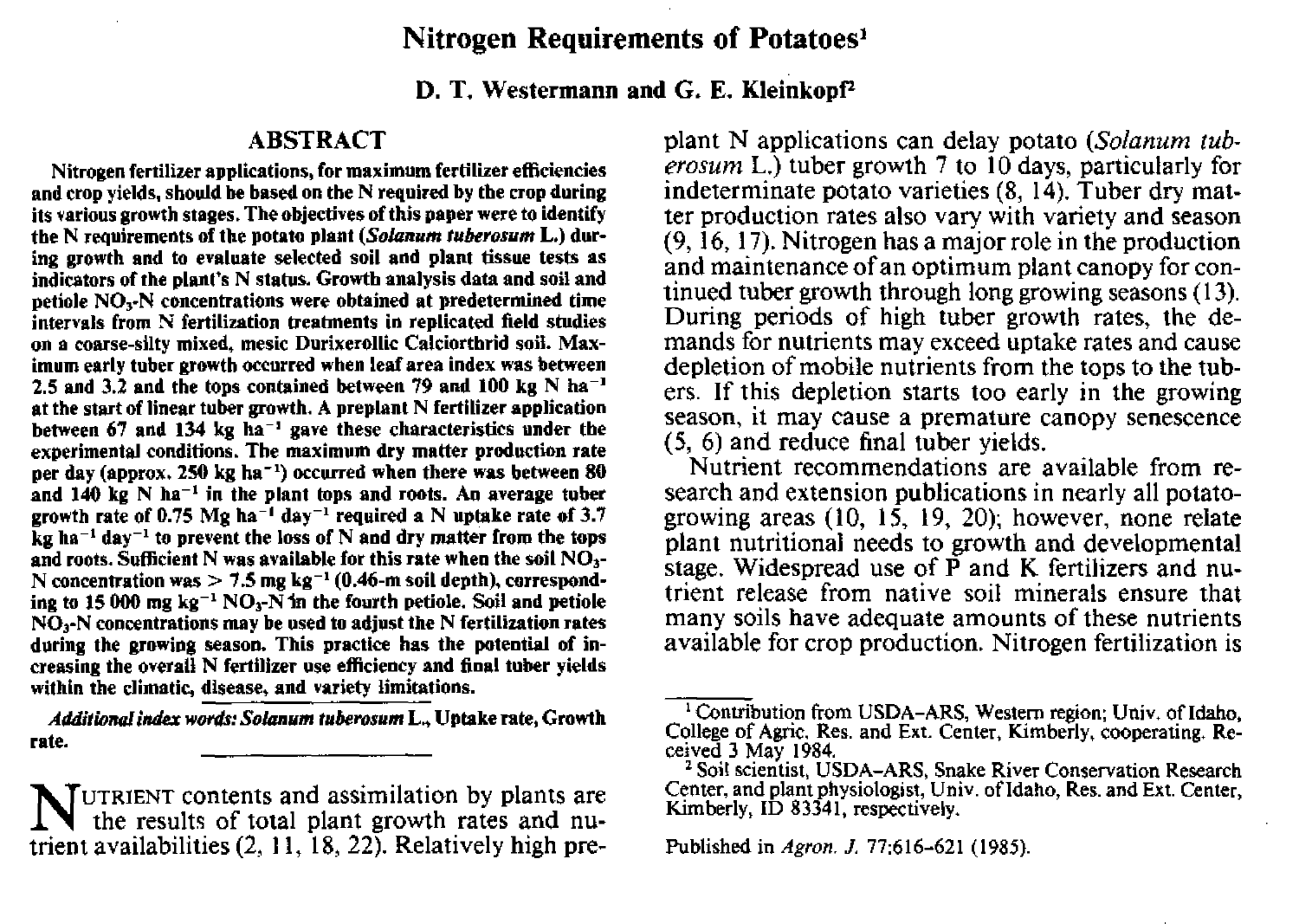generally needed because of its mobility in soils and the large amounts needed by plants. A knowledge of the residual soil N, rate and amount of N mineralized from soil organic sources, and individual crop needs are all required to optimize N fertilizer recommendations. Recommendations based on these factors have the potential for improving N fertilizer efficiencies, as well as increasing production with indeterminate potato varieties. Both efficiency and production may be optimized by N fertilization practices that maximize plant and tuber growth rates early and during the growing season, while sustaining an adequate plant canopy.

Accumulation and distribution patterns of dry matter and nutrients in potato plants were previously separated into four growth stages (8). These four growth stages are as follows: I. *Vegetative,* plant development from planting until the start of tuberization; IL *Tuberization,* tubers forming on stolon tips but not appreciably enlarging; IIL *Tuber growth,* tuber growth nearly linear if all growth conditions are optimum; IV. *Maturation,* vines start to yellow, leaf loss evident, and tuber growth rate slows, with most of the tuber dry weight increasing from the loss of materials from the tops and roots into the tubers.

The objectives of this study were to define the effect of N availability on potato plant growth characteristics and to develop techniques for making N fertilizer recommendations according to stage and rate of crop growth. Reported here is a summary of the N requirements of the potato plant at different growth stages and the relationships between selected soil and plant tissue tests and the plant's N status.

# METHODS-AND MATERIALS

The data were obtained from three experimental field studies at Kimberly, ID from 1978 to 1980. 'Russet Burbank' potato seed pieces (0.06 kg) were planted 0.20 m deep and 0.23 m apart in 0.91 m wide rows between 19 and 25 April on a Portneuf silt loam soil (coarse-silty, mixed, mesic Durixerollic Calciorthid). This soil has a calcic layer beginning at about 0.4 m deep that restricts root penetration but not water movement. The potatoes followed cereal grains in the rotation to ensure a relatively low residual soil N content. Individual plots were six rows wide by 15 m long. A randomized block design was used with three or four replications.

All preplant fertilizers were broadcast and incorporated into the top 0.15 m of soil. Phosphorus, K, and micronutrient preplant applications were based on University of Idaho soil test recommendations (15). Preplant N was applied as  $NH<sub>4</sub>NO<sub>3</sub>$ , while the seasonal N applications were broadcast on the surface as urea immediately before an irrigation. Nitrogen rates and timing varied according to each experimental plan and were progressive (Table 1). Treatments with seasonal N rates and timing in 1979 and 1980 were designed to bracket the N needed. to maintain tuber growth rates.

All experiments were sprinkler-irrigated with *a* 15- by 12 m sprinkler head spacing when the plant-available soil moisture dropped between 50 and 60% of the soil's field capacity. Soil moisture was monitored with tensiometers placed in the row at the seed-piece depth (0.20 m). Each irrigation brought the soil moisture back to near the field capacity. Metribuzin [4-amino-6-(1,1-dimethylethyl)-(methylthio)- I ,2,4-triaz i ne-5(4H)) herbicide and aldicarb [2-methyl-2(methylthio) propionaldehyde 0-(methylcarbamoyl) oxime] insecticide were used in all experiments at  $0.8$  kg ha<sup>-1</sup> (a.i.) and  $3.3$  kg ha<sup>-1</sup> (a.i.), respectively.

Whole plant samples (a 1.5-m row segment) were taken from each plot on a 10- to 14-day interval from midtuber-

ization (about 25 June) to vine kill (about 20 September), Plants from some treatments were selected for leaf area measurements and separated into leaves, stems, roots, and tubers. The "photosynthetic active" leaf area was measured with a Li-Cor Leaf Area Meter, model 3100. Active leaves were defined as those that showed no visible signs of senescence. The leaf area index (LAI) is defined as the ratio of the area of the leaf sample divided by the soil's surface area from which the sample was taken. Senescing leaves were also saved for total dry matter yield determination and chemical analysis. Leaves and stems were not separated on the remaining treatments. Fresh weights of tubers were recorded at each sampling after washing both the roots and tubers. All whole plant tissues were dried at 60 °C, weighed for dry matter determination, ground to pass a 40-mesh screen, and analyzed for total N, including  $NO<sub>3</sub>-N$  (3). A composite sample of 30 to 40 petioles from *the* fourth leaf down from the growing tip was also taken from each plot at the same time as the whole plant samples. They were dried, ground, and analyzed for  $NO<sub>3</sub>-N$  concentrations (12).

Soil samples (0 to 0.46 m) for  $NO<sub>3</sub>$ -N analysis (12) and an incubation estimate of soil N mineralized from soil organic sources (4) were taken from each replication before any preplant fertilization. The N mineralized during the season was also estimated by a buried polyethylene bag tech-

Table 1. Nitrogen treatments and the preplant soil analysis for N in *each* experiment.

|                | N applications (N <sub>t</sub> ) |               |       |                                                   |                                      | Preplant<br>soil analysis |  |
|----------------|----------------------------------|---------------|-------|---------------------------------------------------|--------------------------------------|---------------------------|--|
| Ттеат-<br>ment | Total                            | Pre-<br>plant |       | Seasonal                                          | Residual Mineral-<br>NO, N⊔izable N‡ |                           |  |
|                |                                  | kg ha         |       | month/day                                         |                                      | - mgkg <sup>-</sup> ' -   |  |
|                |                                  |               |       | 1978                                              |                                      |                           |  |
| 1†             | 0                                | o             |       | 0                                                 |                                      |                           |  |
| 2†             | 134                              | 134           |       | 0                                                 | 5                                    | 19                        |  |
| 3t             | 269                              | 269           |       | 0                                                 |                                      |                           |  |
| 4              | 403                              | 403           |       | 0                                                 |                                      |                           |  |
| 5†             | 135                              | 0             |       | (45)§ 21 June, 14 July, 2 August                  |                                      |                           |  |
| 6              | 135                              | 67            |       | (22) 21 June, 14 July, 2 August                   |                                      |                           |  |
|                |                                  |               |       | 1979                                              |                                      |                           |  |
| 1†             | 134                              | 134           |       | 0                                                 |                                      |                           |  |
| 2†             | 269                              | 269           |       | 0                                                 | 6                                    | 16                        |  |
| 3              | 170                              | 0             | (34). | 11 June, 20 June, 10 July,<br>-27 July, 16 August |                                      |                           |  |
| 41             | 225                              | 0             | (45)  | Il June, 20 June, 10 July,<br>27 July, 15 August  |                                      |                           |  |
| 5              | 280                              | 0             | (56)  | 11 June, 20 June, 10 July,<br>27 July, 15 August  |                                      |                           |  |
| 6†             | 180                              | 0             | (45)  | 20 June, 10 July, 27 July,<br>15 August           |                                      |                           |  |
| 71             | 203                              | 67            | (34)  | 20 June, 10 July, 27 July,<br>15 August           |                                      |                           |  |
| 8              | 270                              | 134           | (34)  | 20 June, 10 July, 27 July,<br>15 August           |                                      |                           |  |
|                |                                  |               |       | 1980                                              |                                      |                           |  |
| ı              | 235                              | 235           |       | 0                                                 |                                      |                           |  |
| 2†             | 309                              | 84            | (45)  | 14 June, 4 July, 18 July,                         | 4                                    | 17                        |  |
|                |                                  |               |       | 30 July, 11 August                                |                                      |                           |  |
| зt             | 342                              | 162           | (45)  | 4 July, 18 July, 30 July,                         |                                      |                           |  |
|                |                                  |               |       | 11 August                                         |                                      |                           |  |
| 4              | 342                              | 162           | (45)  | 4 July, 18 July, 30 July.                         |                                      |                           |  |
|                |                                  |               |       | 11 August, 18 August                              |                                      |                           |  |
| 5              | 432                              | 162           | (45)  | 27 June, 11 July, 18 July,                        |                                      |                           |  |
|                |                                  |               |       | 30 July, 5 August,                                |                                      |                           |  |
|                |                                  |               |       | 11 August                                         |                                      |                           |  |
| 6†             | 342                              | 162           | (45)  | 4 July, 18 July, 30 July,                         |                                      |                           |  |
|                |                                  |               |       | 11 August                                         |                                      |                           |  |
| 7†             | 387                              | 162           | (45)  | 4 July, 18 July, 30 July,                         |                                      |                           |  |
|                |                                  |               |       | 5 August, 11 August                               |                                      |                           |  |
| 81             | 224                              | 162           | 131). | 20 June, 3 July                                   |                                      |                           |  |
| 9†             | 450                              | 162           | (72)  | 20 June, 3 July, 17 July,<br>31 July              |                                      |                           |  |

t LAI determined on these treatments.  $\oint$  Per treatment.

N mineralized at 30°C for 3 weeks 181.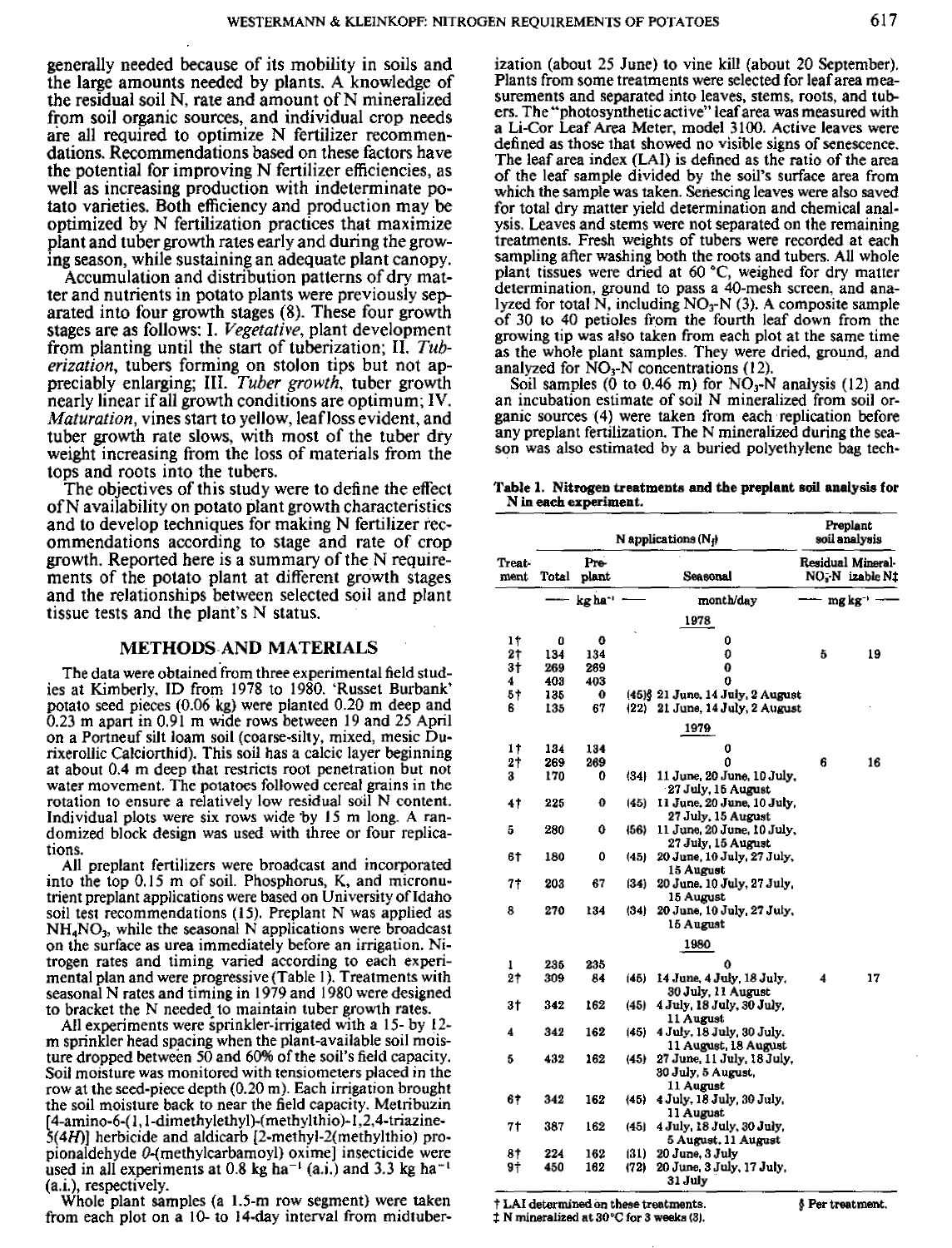nique (21). Soil **NO<sub>1</sub>-N** concentrations in the surface 0.46m soil layer in each treatment were measured at each whole plant sampling in 0.02-m soil cores combined across replications. Data were analyzed by analysis of variance and Duncan's multiple range tests.

All remaining plant tops were removed from all plots on about 20 September in preparation for final harvest. Tubers were then mechanically harvested from two nonborder rows each 9 or 12-m long from the center of each plot during the first week of October. Tuber yields and the yields of graded tubers (1) were determined immediately after harvest. The specific gravity of tubers was determined on about 4 kg of USDA #1 tubers from their weights in air and water.

# **RESULTS AND DISCUSSION**

The final tuber yields were increased by N fertilization compared with the control treatment in 1978 (Table 2). There were generally no apparent yield differences between the preplant N and the seasonal or split N treatments, except in 1980. In 1980 tuber yields were significantly increased by split applications at a total N rate of 224 to 235 kg ha<sup> $-1$ </sup> (treatment 1 vs. 8). Yields were further increased from additional seasonal N (treatments 5, 6, 7).

Nitrogen fertilization generally increased the percentage of USDA #1 tubers with a corresponding decrease in undersized tubers (data not shown). The higher percentages of larger tubers  $(>0.28$  kg) in 1980 compared with 1978 and 1979 reflected continued lateseason tuber growth (August and September). All tuber specific gravities were  $\geq 1.076$  Mg m<sup>-3</sup>, indicating high-

**Table 2. Effect of N treatment on final tuber yields, size distribution, and specific gravity.**

| N Treat-                             | Total<br>final tuber | USDA tuber gradest | Tuber<br>specific |            |                       |  |  |  |
|--------------------------------------|----------------------|--------------------|-------------------|------------|-----------------------|--|--|--|
| ment t                               | yields:              | #ls                | $y_{2s}$          | $>0.28$ kg | gravityt              |  |  |  |
|                                      | Mg ha "              |                    | %                 |            | $M$ g m <sup>-3</sup> |  |  |  |
|                                      | 1978                 |                    |                   |            |                       |  |  |  |
| 1                                    | 32.6 a               | 52.2a              | 6.6 a             | 7.0 a      | 1.087c                |  |  |  |
| 2                                    | 45.0 b               | 66.5 b             | 3.1 a             | 4.2 a      | 1.085 bc              |  |  |  |
| 3                                    | 48.6 bcd             | 67.9 b             | 5.3a              | 8.7a       | $1.085$ bc            |  |  |  |
| $\overline{\mathbf{4}}$              | 49.6 ed              | 69.5 b             | 5.9a              | 10 6 a     | 1.082a                |  |  |  |
| 5                                    | 46.8 bc              | 71.0 b             | 7.0 a             | 10.4 a     | 1.082a                |  |  |  |
| 6                                    | 47.5 bod             | 68.7 b             | 5.5a              | 7.6a       | $1.083$ ab            |  |  |  |
| S-\$                                 | 7.7                  | 7.5                | 0.9               | 3.5        | 0.108                 |  |  |  |
| 1979                                 |                      |                    |                   |            |                       |  |  |  |
| 1                                    | 46.6 a               | 69.2 a             | 11.4 a            | 11.5a      | 1.081 <sub>a</sub>    |  |  |  |
| 2                                    | 43.9 a               | 79.3 a             | 5.4a              | 10.7a      | 1.082a                |  |  |  |
| 3                                    | 47.3 a               | 72.0 a             | 10.9 a            | 11.4a      | 1.080 a               |  |  |  |
| 4                                    | 44.5 a               | 71.0a              | 12.0a             | 11.2 a     | 1.081 a               |  |  |  |
| 5                                    | 42.9a                | 73.6 a             | 8.4 а             | 8.1a       | 1.082a                |  |  |  |
| 6                                    | 44.4 a               | 67.4a              | 14.9 a            | 10.4a      | 1.081 a               |  |  |  |
| 7                                    | 44.6 a               | 71.6 a             | 11.0a             | 11.0a      | 1.081a                |  |  |  |
| 8                                    | 46.2a                | 71.7a              | 12.3a             | 12.3a      | 1.080 <sub>B</sub>    |  |  |  |
| $S_{\overline{x}}$                   | 4.1                  | 6.9                | 5.6               | 1.9        | 0.125                 |  |  |  |
| 1980                                 |                      |                    |                   |            |                       |  |  |  |
| ı                                    | 46.6 a               | 75.7 c             | 18.0 a            | 52.2a      | 1.080 bc              |  |  |  |
| 2                                    | 50.2b                | 66.4 b             | 28.1 c            | 52.0a      | 1.079 b               |  |  |  |
| 3                                    | 52.0 bc              | 80.6 c             | 13.4 a            | 55.6 a     | 1.078 ab              |  |  |  |
| 4                                    | 49.7 ab              | 74.1 c             | 19.6 ab           | 56.5 a     | 1.079 <sub>b</sub>    |  |  |  |
| 5                                    | 55.1 cd              | 78.2 c             | 15.6 a            | 54.3a      | 1.078 ab              |  |  |  |
| 6                                    | 55.9 d               | 75.8 c             | 18.8 ab           | 56.9 а     | $1.078$ ab            |  |  |  |
| 7                                    | 54.8 cd              | 75.9 с             | 17.6 ab           | 55.1a      | 1.079b                |  |  |  |
| 8                                    | 51.0 b               | 65.7b              | 25.0 bc           | 50.3a      | 1.082c                |  |  |  |
| 9                                    | 51.7 bc              | 51.7a              | 38.0 d            | 44.9a      | 1.076a                |  |  |  |
| $\mathbf{s}_{\overline{\mathbf{x}}}$ | 4.7                  | 6.9                | 1.2               | 5.8        | 0.096                 |  |  |  |

**1 See Table 1 for treatment descriptions.**

\$ **Treatment mean within a year and category followed** by **the same letter are not significantly different at the 5%** probability **level according to Duncan's multiple range test.**

§ **Standard error of means.**

quality, mature tubers. The highest N fertilization rate during tuber growth did not significantly reduce specific gravities or percentage of USDA #1 tubers in 1979 (treatment 5 vs. 8), but did in 1980 (treatment 5 vs. 9) when a higher seasonal N fertilization rate was applied  $(72 \text{ vs. } 56 \text{ kg ha}^{-1})$ .

Most of the tuber yield differences (Table 2) can be explained by a delay in early tuber growth or insufficient N being available for optimum tuber growth during August and early September. Tuber yields were reduced at the first and second samplings by preplant N fertilization rates  $\geq 134$  kg ha<sup>-1</sup> (Fig. 1). The tuber yields for 134 kg  $N$  ha<sup>-1</sup> were similar to the lower preplant N fertilization treatments by about 10 July. Higher preplant N fertilization rates further delayed tuber growth at even later samplings. Maximum early tuber growth occurred when  $\leq 67$  kg ha<sup>-1</sup> N was applied preplant; however, the tuber growth rate decreased thereafter because of insufficient early top growth or leaf area (Table 3), or the lack of additional N applications. The tuber growth rate in the 134 kg ha<sup>-1</sup> preplant N treatments also slowed by 5 August without any additional N fertilization during the growing season (Fig. 1). The 269 kg ha<sup> $-1$ </sup> preplant N treatment achieved similar final tuber yields (Table 2) as the lower preplant N fertilization rates because its relative tuber growth rate was 1.1 to 2.2 times greater than the other N treatments in late season (data not shown). Much of this additional tuber growth came from more dry matter being translocated from the tops into the tubers during this time interval and a slightly higher LAI (Table 3).

These tuber growth data suggest that between 67 and 134 kg ha<sup> $-1$ </sup> was the optimum preplant N fertilization

Table 3. Effect of N fertilization treatment on leaf area index ILAII, 1978.

| Treatment 20 June |                   | 30 June            | 10 July            |                   |                   | 24 July 5 August 21 August |
|-------------------|-------------------|--------------------|--------------------|-------------------|-------------------|----------------------------|
| L                 | 0.84 a            | 1.64a              | 2.18 а             | 2.28a             | 2.68a             | 1.12a                      |
| 2                 | 0.92a             | 2.48 <sub>bc</sub> | 3.92 <sub>bc</sub> | 3.85 <sub>b</sub> | 3.31 <sub>b</sub> | 2.34 b                     |
| 3                 | 1.36 <sub>b</sub> | 2.90c              | 4.16c              | 4.50 c            | 4.08ab            | 2.38b                      |
| 5                 | 0.90a             | 1.91ab             | 2.94 ab            | 3.18ab            | 4.02 <sub>b</sub> | 2.22 <sub>b</sub>          |
| $S_{7}$ +         | 0.09              | 0.21               | 0.35               | 0.78              | 0.24              | 0.35                       |

I' Treatment means within a sampling date followed by the same letter are not significantly different at the 5% probability level according to Duncan's multiple range test.

: Standard error of means.



Fig. 1. Effect of N fertilization treatment on relative tuber yields at each sampling date. Representative data shown from 1978 and 1979. ( +) denotes additional seasonal N fertilizer applied; dashed line indicates a treatment without any seasonal applied N fertilizer; dates of seasonal N fertilization indicated by  $N_t$ .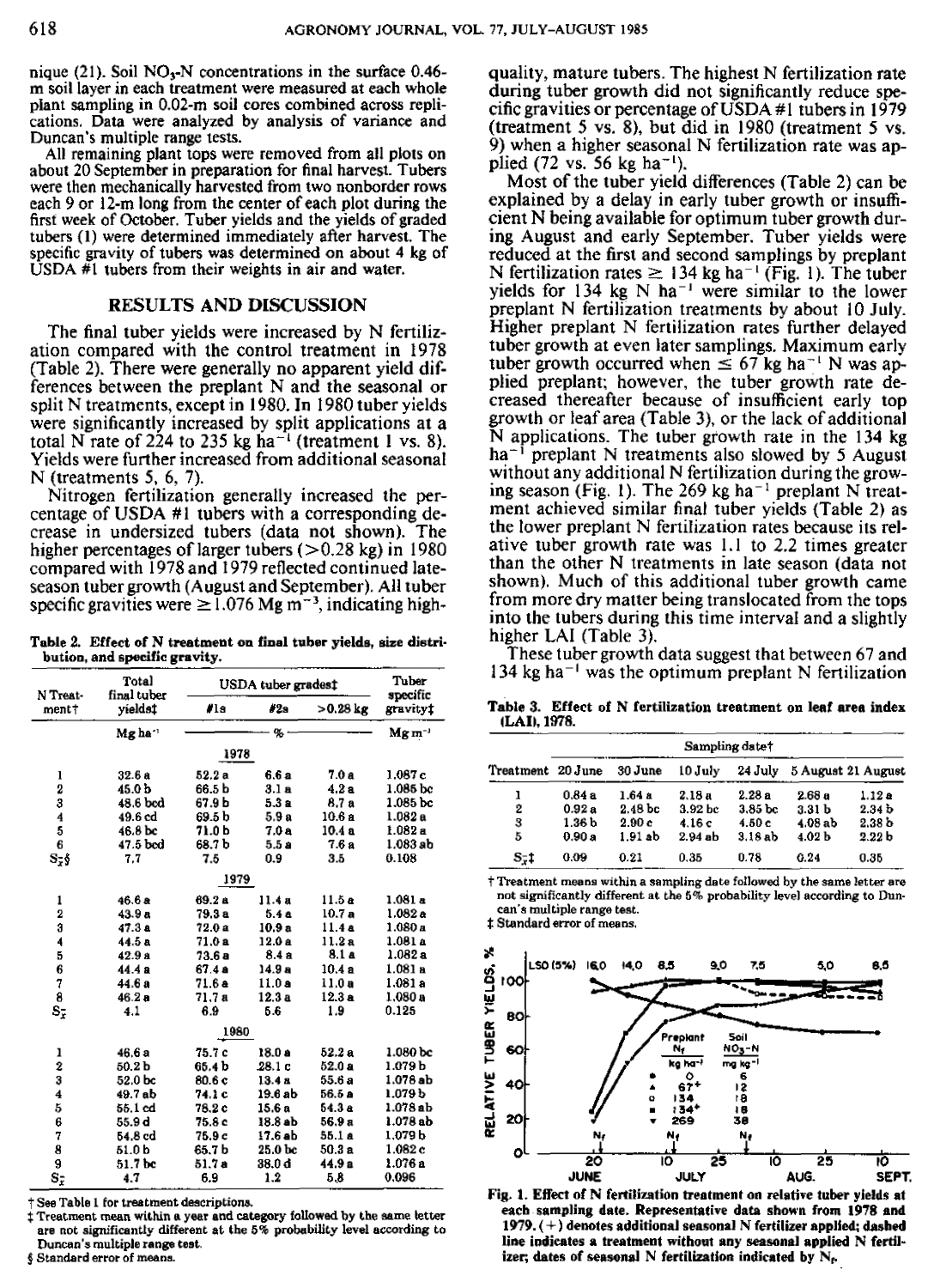rate in these experiments. These rates, combined with the initial soil  $NO<sub>3</sub>-N$  content, the N mineralized from soil organic matter, the N taken up by the plant, and other possible N losses, gave between 12 and 18 mg  $kg^{-1} NO<sub>3</sub>-N$  in the surface 0.46-m soil layer on 20 June (Fig. 1). The plants (excluding tubers) in these treatments contained between 78 and 100 kg N ha<sup>-1</sup> by the start of growth stage III (tuber growth) and had a LAI of between 2.5 and 3.2. The N content of the plant was linearly related to the LAI in all three experiments  $[LAI = (0.033 \text{ kg N} \text{ ha}^{-1}) - 0.1, r=0.86, n=85].$ 

The N contents of the plants (tops plus roots) at the start of a sampling interval were curvilinearly related to the average dry matter production rates during that sampling interval (Fig. 2). Near maximum dry matter production rates occurred between about 80 and 140  $k$ g N ha<sup>-1</sup> with the regression maximum at about 120  $kg$  N ha<sup>-1</sup>. The dry matter production rates tended to decrease at larger N contents, possibly because of increased respiration losses from larger plants. Plants with N contents  $> 120$  kg ha<sup>-1</sup> generally had a LAI  $>$  4 (data not shown).

Continued late season tuber growth requires tops with the capability to produce sufficient dry matter for both tuber and top growth and a N uptake rate sufficient for both of these needs. The average N uptake rate during a sampling interval was compared with the



Fig. 2. The relationship between the average dry matter production per sampling interval and the **N** content of the tops and roots at the start of the **respective sampling** interval. ( ) **denotes points not** included in the regression equation because of late **season disease problems.**



**Fig. 3. The relationship between the average N uptake rate and the N balance of the total plant and tubers for the same sampling interval during growth stage III.**

ratio of the change in whole-plant N content divided by the change in tuber N content during that same sampling interval (Fig. 3). A ratio  $> 1$  indicates that the N uptake rate exceeded tuber growth needs; a ratio  $<$  1 indicates that the N uptake rate was insufficient for tuber growth needs. Data from the first sampling interval are not shown because full tuber growth had not always started. These data (Fig. 3) indicate N uptake should be  $> 2.4$  kg ha<sup>-1</sup> day <sup>-1</sup> to prevent N from being depleted from the tops and roots. This amount of N would be sufficient for a fresh tuber growth rate of 0.75 Mg ha" day " assuming *15.5* g N kg-' and  $210 \text{ g kg}^{-1}$  dry matter in the tubers. The average fresh tuber growth rate during the growth stage III sampling intervals varied from 0.6 to 0.9 Mg ha<sup>-1</sup> day  $^{-1}$  in the three experiments.

Continued high rates of dry matter production requires some new vegetative growth to offset leaf aging effects. To do this the N uptake rate should exceed that needed for tuber growth and should occur before needed because  $NO<sub>3</sub>-N$  must be reduced and incorporated into the necessary compounds before growth can occur. A comparison of the average N uptake rate in a sampling interval with the plant's dry matter balance in the following interval showed that a N uptake rate of about 3.7 kg ha<sup>-1</sup> day<sup>-1</sup> was necessary to maintain the dry matter balance (Fig. 4). A similar comparison showed that a N uptake rate of 1.6 kg ha<sup>-1</sup>  $day^{-1}$  was sufficient to maintain the plant's dry mattter balance in the same sampling interval (data not shown). However, this rate (i.e., 1.6) would have a N balance  $of < 1$  (Fig. 3) and would eventually cause canopy senescence and reduce tuber yields if the senescence occurred too early in the growing season. A N uptake rate sufficient to maintain the N balance had a dry matter balance of about 0.83 in the next sampling interval (Fig. 3 vs. Fig. 4).

The N required by the tubers varied from 2 to 3 kg  $ha^{-1}$  day<sup>-1</sup> in this study. In a previous study the maximum N uptake rate for tuber growth was  $4 \text{ kg h}$  $a^{-1}$  $day^{-1}$  for the same potato variety (8). These data suggest that the N management technique should provide enough available N to compensate for different tuber growth rates. Plant tissue and soil tests can be used to monitor the nutritional status of plants and to adjust fertilization rates, provided they are correlated with plant growth and yield responses.

The average N uptake rate was related to the average soil  $NO<sub>3</sub>-N$  concentration within a sampling interval



Fig. 4. The relationship between the average N uptake rate during one sampling interval and the dry matter balance of the total plant and tubers for the next sampling interval during growth stage III.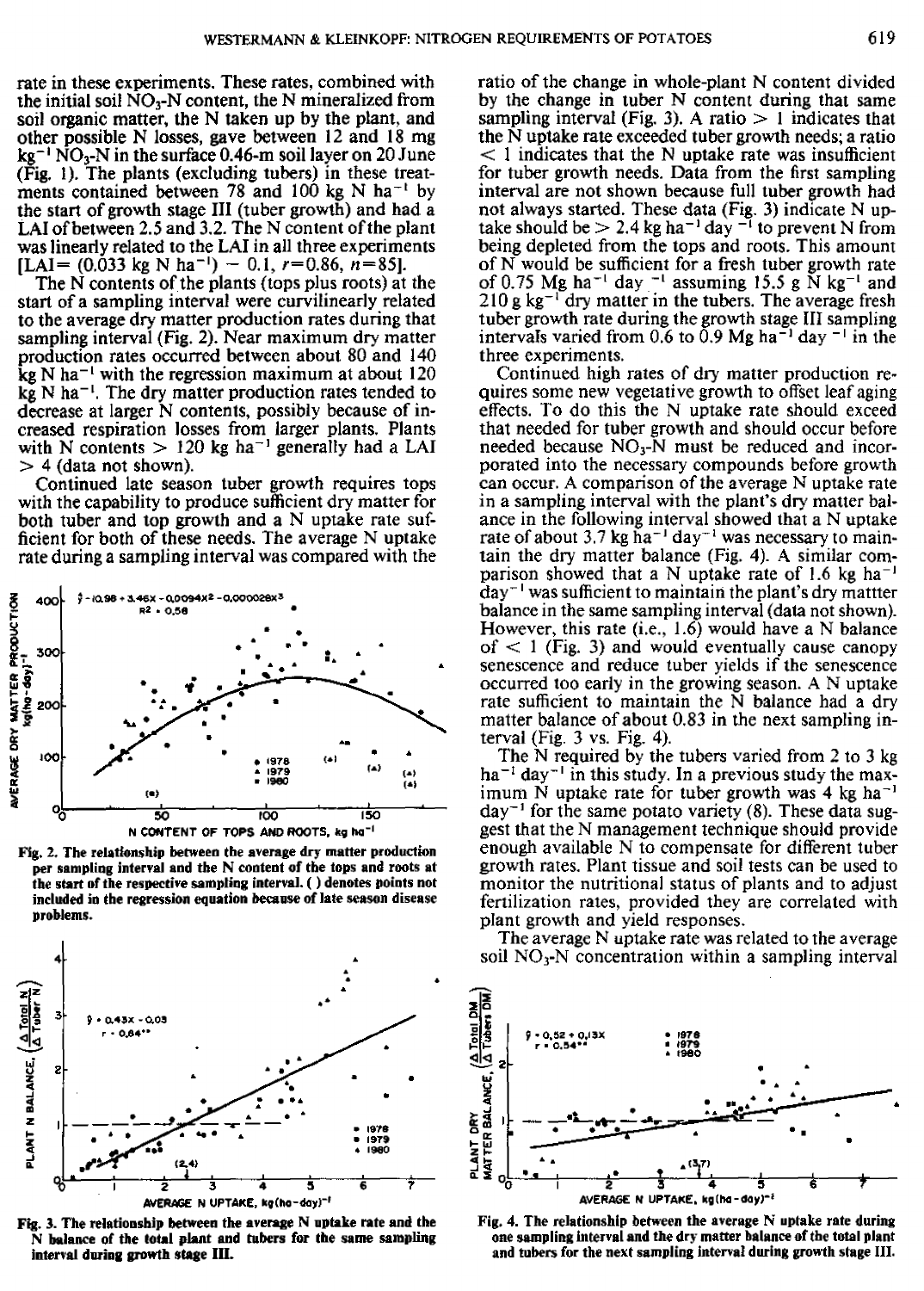during growth stage III (Fig. 5). The N uptake rate increased rapidly up to about 7.5 mg kg<sup>-1</sup> soil  $NO_3$ -N with a slower increase at higher concentrations. Treatments with seasonal N fertilizer applications tended to have N uptake rates above the dashed line at the lower  $NO_3-N$  concentrations. A soil  $NO_3-N$  concentration of 7.5 mg kg  $^{-1}$  was generally sufficient for a N uptake rate of 3.7 kg N ha<sup>-1</sup> day<sup>-1</sup>. This relationship would be a function of temperatures, soil moisture, plant growth activities, and the soil N mineralization rate.

The soil  $NO<sub>3</sub>-N$  concentrations were also related to the petiole  $NO_3$ -N concentrations (Fig. 6). Petiole  $NO_3$ -N concentrations were generally  $> 15000$  mg kg<sup>-1</sup> when the soil NO<sub>3</sub>-N concentration was  $\geq 7.5$  mg  $kg^{-1}$ . Nitrogen fertilization practices that maintain petiole and soil  $NO<sub>3</sub>-N$  concentrations of 15 000 and









7.5 mg  $kg^{-1}$ , respectively, should provide sufficient available N for an uptake rate of about 3.7 kg N ha<sup>-1</sup>  $day^{-1}$  during growth stage III. Smaller amounts of N would be required when other environmental factors become limiting, i.e., temperature and solar radiation during growth stage IV.

#### **SUMMARY**

Maximum early potato tuber growth occurred when the plant contained between 78 and 100 kg N ha<sup>-1</sup> at the start of growth stage III, and when the LAI was between 2.5 and 3.2. At the same time, the  $NO_3-N$ concentrations in the 0- to 0.46-m root zone ranged from 12 to 18 mg  $kg^{-1}$ . An application of preplant N fertilizer between  $67$  and  $137$  kg N ha<sup>-1</sup> gave these characteristics under the experimental conditions. The optimum amount of fertilizer N would depend on the residual soil  $NO<sub>3</sub>-N$  concentrations and the amount of N mineralized from soil organic sources between planting and the start of growth stage III. Maximum dry matter production rates occurred when there was between 80 and 140 kg N ha<sup>-1</sup> in the potato plant (without the tuber N content). A N uptake rate of 3.7 kg ha<sup>-1</sup> day<sup>-1</sup> was necessary to prevent the loss of N and dry matter from the tops and roots to the tubers during growth stage III. Sufficient N was available for this rate when the soil  $NO<sub>3</sub>-N$  concentration was  $>$ 7.5 mg kg<sup>-1</sup>, corresponding to 15 000 mg kg<sup>-1</sup> NO<sub>3</sub>-N in the potato petiole.

The response of the potato plant to the available N supply is an important determinant for accurate N fertilizer recommendations. Development of recommendations according to dry matter production and N uptake rates during each crop growth stage has the potential of increasing the N fertilizer use efficiencies and may also increase the final tuber yield within the climatic, disease, and variety limitations. These techniques should promote early tuber growth and sustain the maximum tuber growth rates until scheduled harvest. A knowledge of the residual soil  $NO<sub>3</sub>-N$  concentrations, the rate and amount of N mineralized from the soil organic N sources, and the actual N fertilizer efficiencies must also be known for this practice to be successful. Methods for estimating the N mineralization rate during the growing season are available (7, 21). Additional data on the N uptake, partitioning, and translocation of N fertilizer applied at the different potato plant growth stages will follow in a later paper.

#### REFERENCES

- 1. Anon. 1971. United States standards for grades of potatoes. USDA Consumer and Marketing Service, Washington, DC. 2. Augustin, J, R.E. McDole, and *C.G.* Painter. 1977. Influence of
- fertilizer, irrigation, and storage treatments on nitrate-N content
- of potato tubers. Am. Potato J. 54:125-136.<br>3. Bremner, J.M. 1965. Total nitrogen. *In* C.A. Black et al. (ed.)<br>Methods of soil analysis, part 2. Agronomy 9:1149-1178.<br>4. Carter, J.N. M.E. Jensen, and S.M. Bosma. 1974. Det
- nitrogen fertilizer needs for sugarbeets from residual soil nitrate and mineralizable nitrogen. Agron. J. 66:319-323.
- 5. Dyson, P.W. 1965. Some effects of inorganic nutrients on thegrowth and development of the potato plant. Eur. Potato J.<br>8:249.
- 6. Harris, P.M. (ed.). 1978. The potato crop: The scientific basis for improvement. Chapman and Hall, Ltd., London.
- 7. Kafkafi, U., B. Bar-Yosef, and Aviva Hadas. 1978. Fertilization decision model-a synthesis of soil and plant parameters in a computerized program. Soil Sci. 125:261-268.